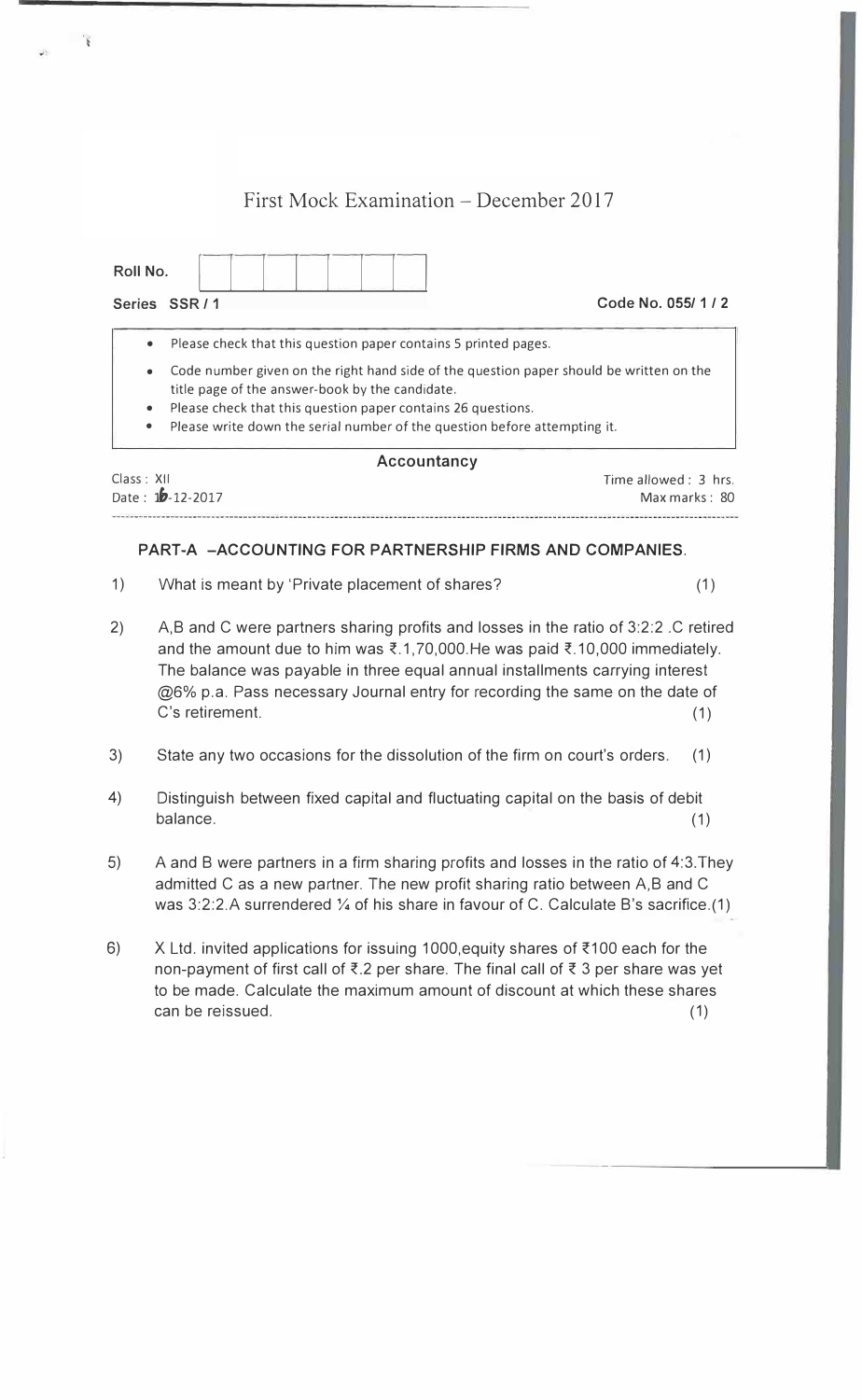- 7) Journalise the following transaction at the time of issue of 12% Debentures: Bright Ltd. issued  $\overline{\xi}$ .90,000, 12% Debentures of  $\overline{\xi}$ .100 each at a discount of 5% redeemable at 110%. (3)
- 8) Alpha Ltd. purchased machinery for  $\overline{\xi}$ .10,00,000 from Beta Ltd. Half of the amount was paid by issuing 10% Debentures of  $\overline{\xi}$ .100 each at a discount of 20% The balance was paid by issue of Equity shares of  $\bar{\tau}$ .10 each at a premium of 25%.Pass necessary journal entries in the books of Xltd. for these transactions.
- 9) Journalise the following transaction on redemption of debentures: (i) X Ltd redeemed  $\overline{\xi}$ .3,80,000,14% Debentures of  $\overline{\xi}$ 100 each issued at par by converting them into equity shares of  $\bar{x}$ 10 each issued at a premium of 25%. (ii) AB Ltd. purchased its own 6,000, 12% Debentures of  $\bar{\tau}$ .100 each at  $\bar{\tau}$ .96 per debenture for immediate cancellation. (3)
- 10) A,B,C and Dare partners sharing profits and losses in the ratio of 4:3:3:2.Their fixed capitals on 31<sup>st</sup> March, 2010 were ₹1, 20,000 , 1,80,000 , 2,40,000 and 1,80,000 .After preparing the final accounts for the year ended 31st March ,2010 it was discovered that interest on capital @12% was not allowed and interest on drawings amounted to  $\overline{\xi}$ .4,000, 5000, 3,000 and 2,000 respectively was also not charged. Pass necessary adjustment entry showing your working clearly. (3)
- 11) Alpha Ltd. is in a carpet weaving business and in the process of setting up a new unit. It decided to set up a new unit in Kashmir with a view to help the people through employment who lost heavily in the floods. It also decided to adopt a school in the area and donated school furniture initially as it was completely destroyed. Alpha Ltd. had an authorized capital of  $\overline{\xi}$ . 10,00,000 divided into equity shares of  $\overline{\tau}$ .10 each. The company offered for subscription  $\overline{\tau}$ .6,00,000 shares. The issue was fully subscribed. The amount payable on application was  $\bar{\tau}$ . 2 per share,  $\bar{\xi}$  4 per share were payable each on allotment and first and final call. A shareholder holding 600 shares failed to pay the allotment .His shares were forfeited. The company did not make the first and final call. Show how the 'Share capital' will be shown in the company's Balance sheet. Identify the value it has communicated to the society. (4)
- 12) X, Y and Z were partners in a firm sharing profits in the ratio of 2:2:1. The firm closes its books on  $31<sup>st</sup>$  March every year. On  $30<sup>th</sup>$  September, 2016 Y died. The partnership deed provided that on the death of a partner his executor will be entitled to the following.

(i) Balance in his capital account and interest @ 12% p.a. on capital. On 1<sup>st</sup> April, 2016 the balance in Y's capital account was  $\bar{\tau}$ . 2,00,000.

*I* 

(3)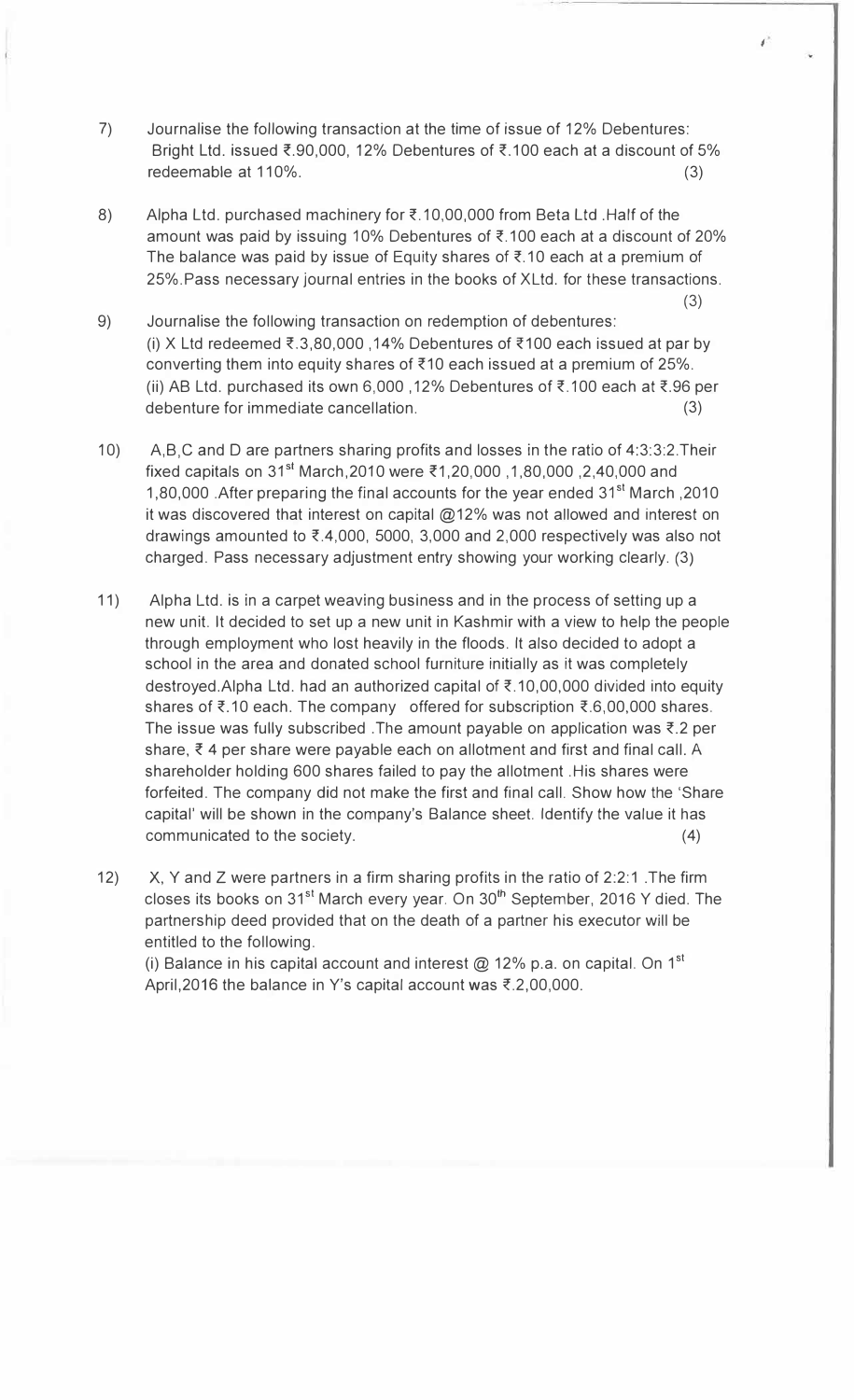(ii) His share in the profits of the firm in the year of his death which will be calculated on the basis of rate of net profit on sales of the previous year which was 25%. The sales of the firm till 30<sup>th</sup> September , 2016 were  $\bar{\tau}$ . 18,00,000. (iii) His share in the goodwill of the firm was valued at  $\bar{\tau}$ , 3,00,000.

The partnership deed also provided that the following deductions will be made from the amount payable to the executor of the deceased partner:

(i) His drawings in the year of his death. Y's drawings till  $30<sup>th</sup>$  September, 2016 were ₹.8,000.

(ii) Interest on drawings  $@6\%p.a$  which was calculated at  $\bar{\tau}$ .240. Prepare Y's Capital Account. (4) (4)

13) S,T, U and V were partners in a firm sharing profits in the ratio of 4:3:2:1.On 1<sup>st</sup> April,2016,their Balance sheet was as follows:

| Liabilities             |                      | ₹        | <b>Assets</b>         | ₹        |
|-------------------------|----------------------|----------|-----------------------|----------|
| Capital:                |                      |          | <b>Fixed Assets</b>   | 4,40,000 |
| S                       | 2,00,000             |          | <b>Current Assets</b> | 2,00,000 |
|                         | 1,50,000             |          |                       |          |
|                         | 1,00,000             |          |                       |          |
|                         | 50,000               | 5,00,000 |                       |          |
| <b>Sundry Creditors</b> |                      | 80,000   |                       |          |
| Workmen                 |                      |          |                       |          |
|                         | compensation reserve | 60,000   |                       |          |
|                         |                      | 6,40,000 |                       | 6,40,000 |

From the above date partners decided to share the future profits in the ratio of 3:1:2:4. For this purpose the goodwill of the firm was valued at  $\overline{\xi}$ .90,000 .It was also considered that:

(i) The claim against Workmen compensation reserve has been estimated at ₹.70,000.

(ii) Adjust the capitals of the partners according to the new profit sharing ratio by opening current Accounts of the partners.

Prepare Revaluation Account , Partner's capital Accounts and the Balance sheet of the reconstituted firm. (6)

14) Give the necessary journal entries for the following transactions on dissolution of the firm of Anita and Ravi on 31<sup>st</sup> March, 2016, after the various assets (other than cash) and the third party liabilities have been transferred to Realisation Account. They shared profits and losses in the ratio 3:2.

(a) Ravi was to get a remuneration of  $\bar{\xi}$ 23,000 for completing the dissolution process. He also agreed to bear realization expenses .Realisation expenses of ₹.10,000 were paid by Ravi from the firm's cash.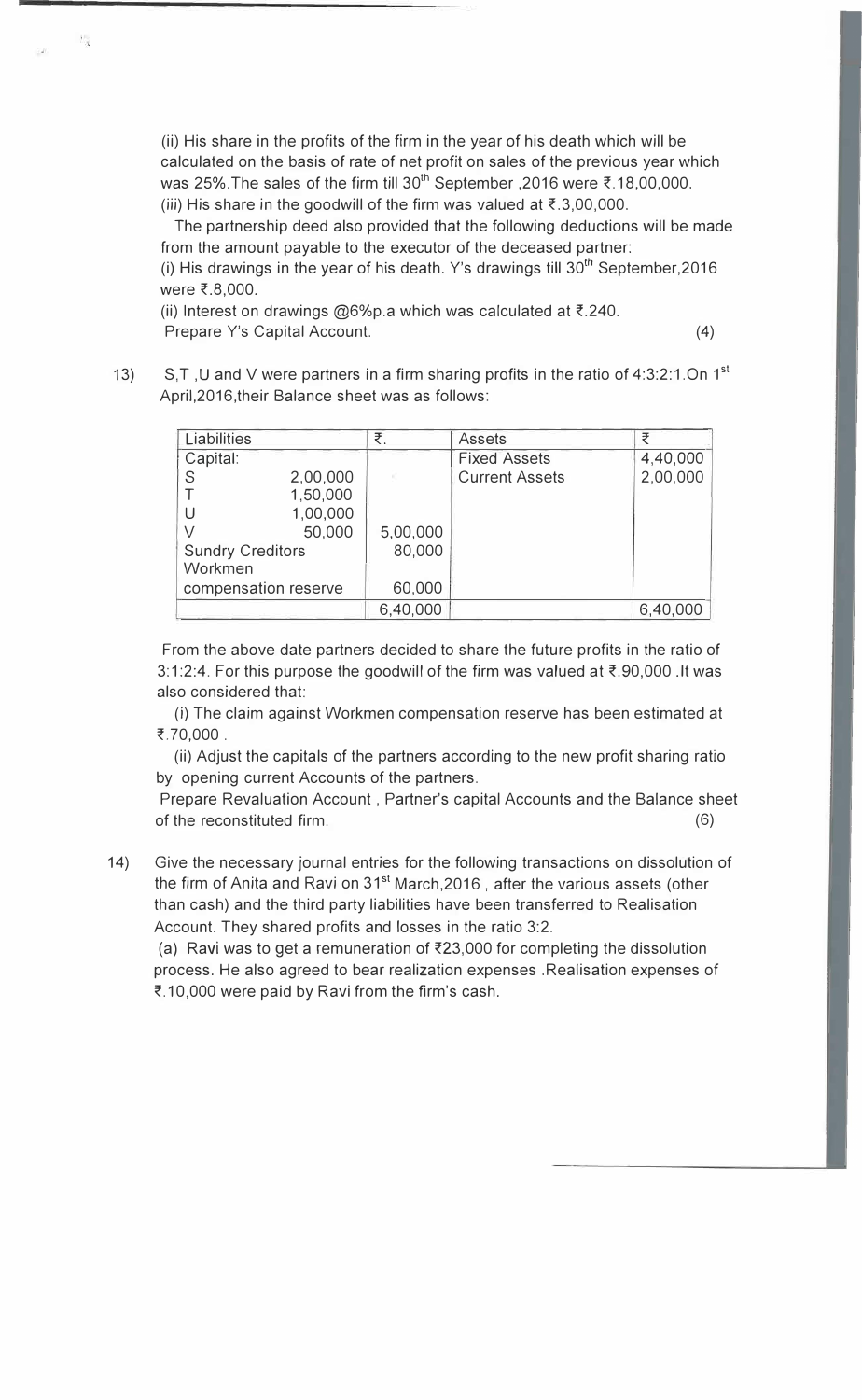(b) Amitesh, an old customer whose account for  $\bar{\mathcal{F}}$ .60,000 was written off as bad debt in the previous year, paid 90%.

(c) Creditors of  $\bar{\xi}$ ,40,000 accepted furniture valued at  $\bar{\xi}$ ,38,000 in full settlement of their claim.

(d) Land and Building was sold for  $\bar{\xi}$ .3,00,000 through a broker who charged 2% commission.

(e) There were 500 shares of  $\overline{\xi}$  40 each in Vision Ltd., acquired at a cost of

₹ 22,000 and had been written off completely from the books. These shares are now valued at  $\bar{\tau}$ .50 each and dividend among the partners in their profit -sharing ratio.

- (f) Profit on realization was  $\bar{x}$ .45,000. (6)
- 15) On 1<sup>st</sup> April,2014 ,AB Ltd. issued ₹.18,00,000,10% debentures at a discount of 9%.The debentures were to be redeemed in three equal installments starting from March 31,2016.Prepare 'Discount on issue of Debenture Account' for the first three years starting from April1,2014.Also show your workings clearly.  $(6)$
- 16) X and Y were partners in a firm sharing profits in the ratio of 3:2.Their Balance sheet as at 31<sup>st</sup> March.2017 was as follows:

| Liabilities                    |          |          | <b>Assets</b>       |        | ₹.       |
|--------------------------------|----------|----------|---------------------|--------|----------|
| <b>Sundry creditors</b>        |          | 86,000   | Cash at bank        |        | 75,000   |
| Employees provident fund       |          | 10,000   | Cash in hand        |        | 2,000    |
| <b>Investments fluctuation</b> |          |          | <b>Debtors</b>      | 42,000 |          |
| reserve                        |          | 4,000    | Less: Provision for |        |          |
| Capital A/c's                  |          |          | doubtful debts      | 7,000  | 35,000   |
| $\times$                       | 1,19,000 |          | Investments         |        | 21,000   |
|                                | 1,12,000 | 2,31,000 | <b>Building</b>     |        | 98,000   |
|                                |          |          | Plant & Machinery   |        | 1,00,000 |
|                                |          |          |                     |        |          |
|                                |          | 3,31,000 |                     |        | 3,31,000 |

Balance sheet of X and Y as at 31<sup>st</sup> March, 2017

Z was admitted to the partnership with effect from 1<sup>st</sup> April,2017 on the following terms:

(a) Z will get  $1/4^{\text{th}}$  share in the profits of the firm.

- (b) Z will bring ₹.50,000 as his share of capital.
- (c) Building was appreciated by 20%.
- (d) All debtors are good.
- (e) There was a liability of  $\bar{\tau}$  10,800 included in Creditors which has ceased to exist.
- (f) Expenses on revaluation amount to  $\bar{\tau}$  7,400 and are paid by X.
- (g) New profit sharing ratio will be  $2:1:1$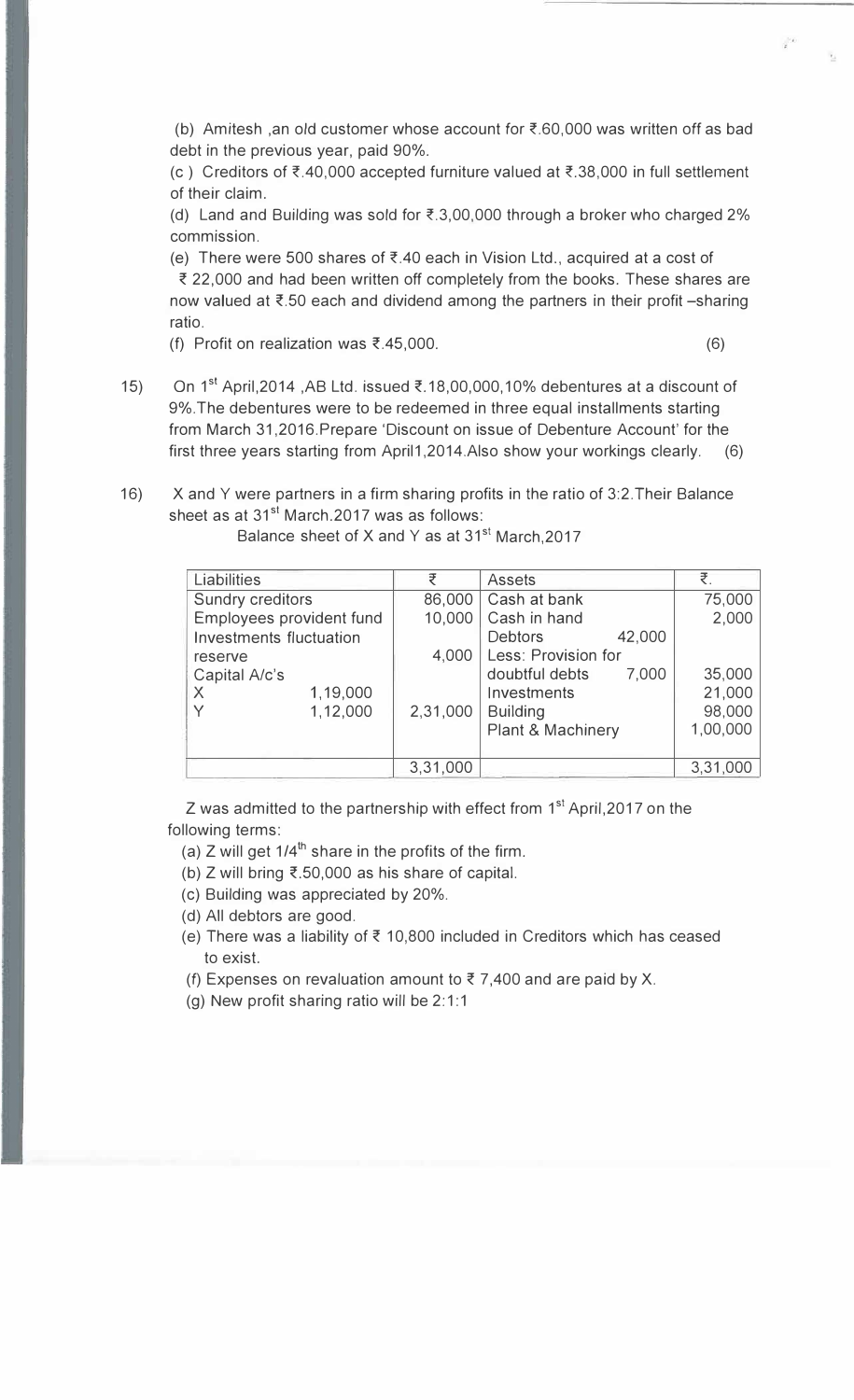(h) Capital of X and Y will be adjusted on the basis of Z's share of capital and any excess or deficiency will be made by withdrawing or bringing in cash by the partners as the cash may be.

Prepare Revaluation Account, Capital Accounts of the partners and the Balance sheet of the new firm.

OR

A,B and C are partners sharing profits and losses in the ratio of 4:3:3.The Balance sheet of the firm as at 31<sup>st</sup> March, 2016 stood as follows:

| Liabilities     |          | ₹        | <b>Assets</b>            |          |
|-----------------|----------|----------|--------------------------|----------|
| Creditors       |          | 1,10,000 | Cash                     | 80,000   |
| General reserve |          | 60,000   | 90,000<br><b>Debtors</b> |          |
| Capitals        |          |          | Less: Provision 10,000   | 80,000   |
| Α               | 3,00,000 |          | <b>Stock</b>             | 1,00,000 |
| B               | 2,50,000 |          | Machinery                | 3,00,000 |
| $\mathsf{C}$    | 1,50000  | 7,00,000 | Patents                  | 60,000   |
|                 |          |          | <b>Building</b>          | 2,00,000 |
|                 |          |          | Profit & loss A/c        | 50,000   |
|                 |          | 8,70,000 |                          | 8,70,000 |

A retired on the above date and it was agreed that:

(i) Debtors of  $\bar{\tau}$ .4,000 will be written off as bad debts and a provision of 5% on debtors for bad and doubtful debts will be maintained.

(ii) Patents will be completely written off and stock, machinery and building will be depreciated by 5%.

- (iii) An unrecorded creditor of  $\bar{\xi}$ .20,000 will be taken into account.
- (iv) B and C will share the future profits in the ratio of 3:2.

(v) Goodwill of the firm on A's retirement was valued at *z* 5,40,000.

Pass necessary Journal entries for the above transactions in the books of the firm on A's retirement. (8)

17) XY Ltd. invited applications for issuing 50,000 equity shares of *z* .10 each at a premium of  $\bar{\xi}$  8 per share. The amount was payable as follows:

On Application *-z* 4 per share(lncluding *z.2* premium)

On Allotment --z.6 per share (Including *z* 3 premium)

On First call  $\sim$ ₹.5 per share (Including ₹.1 premium) ;and

On Second and final call - Balance Amount.

The issue was fully subscribed. Gopal, the holder of 200 shares, did not pay the allotment money and Madhavan ,the holder of 400 shares ,paid his entire share money along with allotment money. Gopal's shares were forfeited immediately after allotment. Afterwards first call was made. Krishna, a holder of 100 shares ,failed to pay the first call money and Gridhar ,a holder of 300 shares, paid the second call money also along with the first call. Krishna's shares were forfeited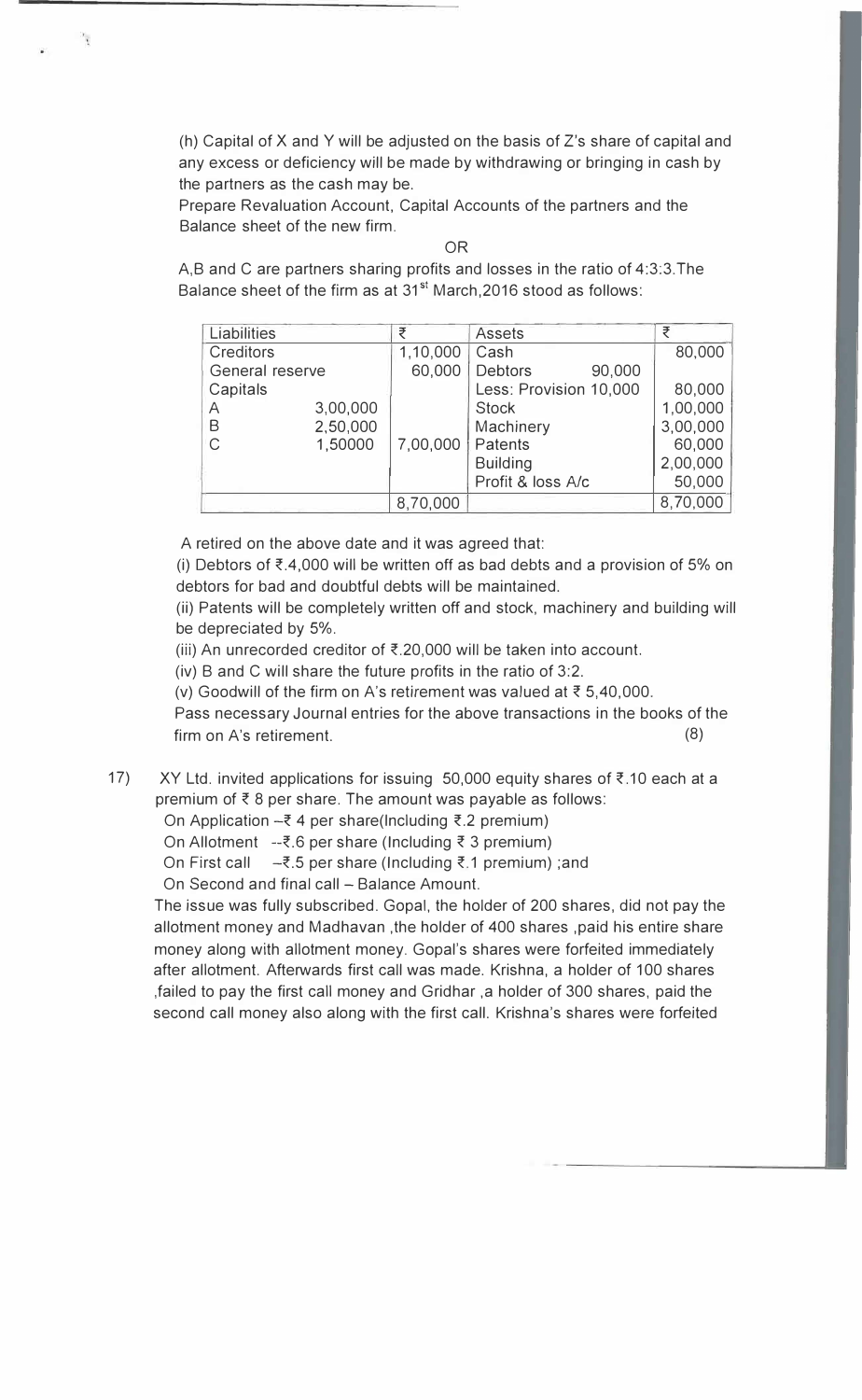immediately after the first call. Second and final call was made afterwards. The whole amount due on second call was received. All the forfeited shares were reissued at  $\bar{\tau}$ .9 per share fully paid -up. Pass Journal entries for the above transactions in the books of the company.

#### **OR**

(a ) X Ltd forfeited 3,000 shares of {10 each for non -payment of first call of *z2* per share. The final call of  $\bar{\xi}$ . 3 per share was yet to be made. Of the forfeited shares 2,000 shares were reissued at  $\bar{\tau}$ .9 per share as fully paid up. Assuming that the company maintains 'Call in Advance Account' and ' Calls in Arrears Account ', prepare " Share Forfeited Account" in the books of X Limited.

(b) AB Ltd issued 2,00,000 equity shares of  $\overline{\xi}$ .20 each at a premium of  $\overline{\xi}$ . 5 per share. The shares were allotted in the proportion of 5:4 of shares applied and allotted to all the applicants. Deepak, who had applied for 900 shares, failed to pay Allotment money of *z7* per share (including premium) and on his failure to pay 'First &Final call' of  $\overline{\xi}$ .2 per share, his shares were forfeited. 400 of the forfeited shares were reissued at  $\xi$ 15 per share as fully paid up. Showing your working clearly ,pass necessary journal entries for the forfeiture and reissue of Deepak's shares in the books of AB Ltd. The company maintains 'Calls in Arrears' Account'.

(c) XY Ltd forfeited 2,400 shares of  $\bar{\xi}$ .10 each allotted to Ravi for non-payment 'Second & Final call' of  $\overline{\xi}$ . 5 per share (including premium of  $\overline{\xi}$ . 2 per share). The forfeited shares were reissued for  $\overline{\epsilon}$ .21,600 as fully paid up. Pass necessary Journal entries for reissue of shares in the books of XY Ltd. (8)

### **PART B -ANALYSIS OF FINANCIAL STATEMENTS.**

- 18) What is meant by 'Cash Equivalents' ? (1)
- 19) Give an example of an activity, which is a investing activity for every type of enterprise. (1)
- 20) (a) Classify the following items under Major Head and Sub-Head (if any) in the Balance Sheet of a company as per Schedule Ill of the Companies Act, 2013. (i) Income Received in advance; and
	- (ii) Capital Advances.
	- (b) State any two limitations of 'Analysis of Financial Statements'. (4)
- 21) The Quick Ratio of X Ltd. is 0.8 :1, State with reasons whether the following transactions will increase ,decrease or not change the Quick ratio:
	- (i) Purchase of loose tools for  $\overline{\xi}$ .2,000.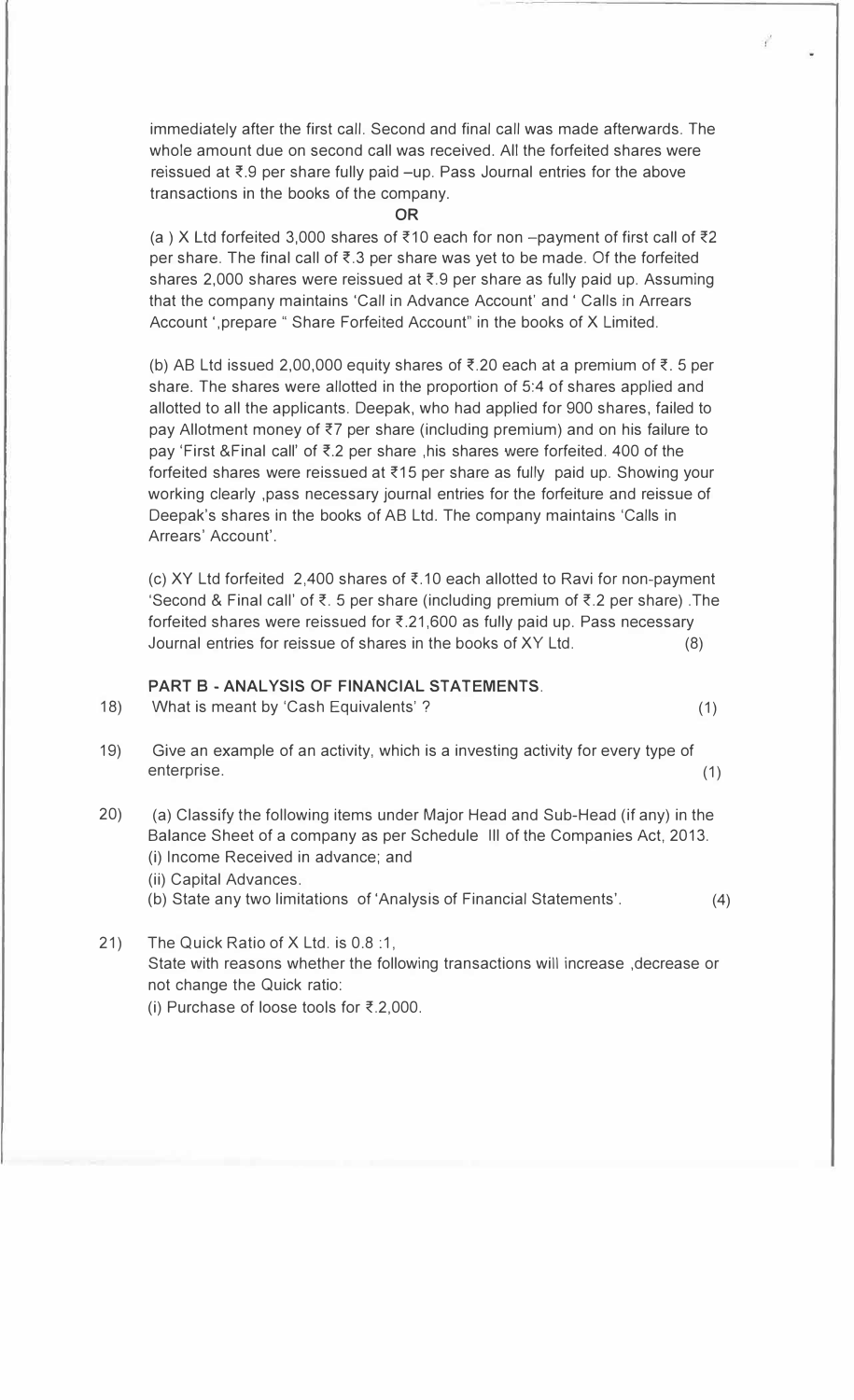- (ii) Sale of goods on credit  $\xi$ .3,000.
- (iii) Insurance premium paid in advance  $\overline{\epsilon}$ .500.
- (iv) Honored a bills payable of  $\overline{\epsilon}$ .5,000 on maturity. (4)
- 22) From the following Statement of Profit and Loss of XY Ltd., for the years ended 31st March,2015 and 2016,Prepare a Common -size statement: (4)

| <b>Particulars</b>               | Note No.   2015-16(₹) | $2014-15(₹)$ |
|----------------------------------|-----------------------|--------------|
| Revenue from Operations          | 50,00,000             | 40,00,000    |
| <b>Employee Benefit Expenses</b> | 20,00,000             | 14,00,000    |
| <b>Other Expenses</b>            | 4,00,000              | 6,00,000     |
| Tax rate 40%                     |                       |              |
|                                  |                       |              |

23) Following is the Balance sheet of ABC Ltd. as at 31<sup>st</sup> March, 2016:

## ABC Ltd.

Balance sheet as at 31<sup>st</sup> March, 2016

| <b>PARTICULARS</b>                          | <b>NOTE</b><br>NO. | <b>31st March</b><br>$2016$ (₹) | 31st march<br>2015 (そ) |
|---------------------------------------------|--------------------|---------------------------------|------------------------|
| <b>EQUITY AND LIABILITIES</b>               |                    |                                 |                        |
| 1. Shareholder's Funds<br>(a) Share Capital |                    | 4,50,000                        | 3,50,000               |
| (b) Reserves and Surplus                    | 1                  | 1,25,000                        | 50,000                 |
| 2. Non-Current Liabilities                  | $\overline{2}$     |                                 |                        |
| Long Term Borrowings                        |                    | 2,25,000                        | 1,75,000               |
| 3. Current liabilities                      |                    |                                 |                        |
| (a) Short term Borrowings                   | 3                  | 75,000                          | 37,500                 |
| (b) Short Term Provisions                   | 4                  | 1,00,000                        | 62,500                 |
| <b>TOTAL</b>                                |                    | 9,75,000                        | 6,75,000               |
|                                             |                    |                                 |                        |
| <b>ASSETS</b><br>Ш                          |                    |                                 |                        |
| 1. Non- Current Assets                      |                    |                                 |                        |
| (a) Fixed Assets:                           |                    |                                 |                        |
| (i)Tangible<br>(ii)Intangible               |                    |                                 |                        |
| (b) Non- Current                            |                    |                                 |                        |
| investments                                 | 5                  | 7,32,500                        | 4,52,500               |
| 2. Current Assets                           | 6                  | 50,000                          | 75,000                 |
| (a) Inventories                             |                    |                                 |                        |
| (b) Current investments                     |                    | 75,000                          | 50,000                 |
| (c) Cash and Cash                           |                    |                                 |                        |